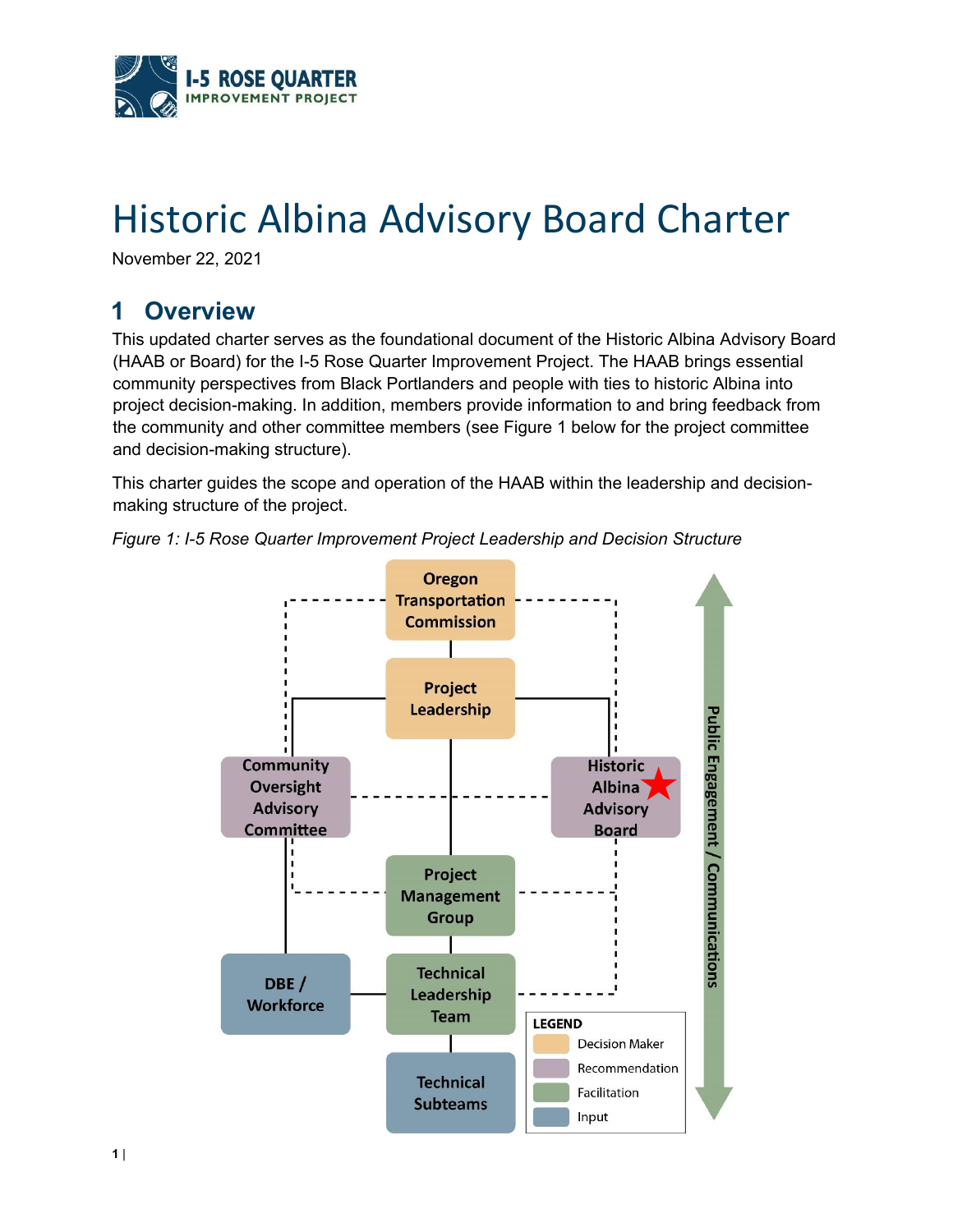

# **2 Vision, Values and Principles of Agreement**

The Historic Albina Advisory Board is an integral part of the advice and decision-making structure of the I-5 Rose Quarter Improvement Project. The Board represents community values and interests of the historic Albina neighborhood and works collaboratively to shape project outcomes for the maximum benefit of the project and community.

The Board is guided by the Project [Values Statement w](https://www.i5rosequarter.org/wp-content/uploads/2020/10/FINAL_I5RQ-Values-Document_102620.pdf)ith the aim to achieve positive outcomes for the community through the intentional application of the following values:

- 1. **Restorative Justice.** The aim of this value is to accelerate social, racial and economic equity sustaining positive tangible change specifically for Portland's Black community.
- 2. **Community Input and Transparent Decision-Making.** The aim of this value is to have community-informed and involved decision-making through a community-connected, transparent and inclusionary process.
- 3. **Mobility Focus.** The aim of this value is to increase connectivity for the traveling public and local community.
- 4. **Climate Action and Improved Public Health**. The aim of this value is to reduce greenhouse gas emissions and meet local, regional, and statewide climate action goals.

The Board is accountable to the following seven Principles of Agreement:

- 1. Your voice matters
- 2. Speak your truth
- 3. Listen for understanding
- 4. Deal with issues not with people
- 5. Experience discomfort
- 6. Remain respectfully engaged
- 7. Expect and accept non-closure

## **3 Purpose**

**The purpose of the Historic Albina Advisory Board is to elevate voices in the Black community to ensure that project outcomes reflect community interests and values and that historic Albina directly benefits from the investments of this project.** 

The Board brings community interests and values into the project's decision-making process. The Board will provide advice and recommendations specific to the project in the following areas:

• Recommend Transportation infrastructure design details that are responsive to community economic development needs, public health and aesthetic desires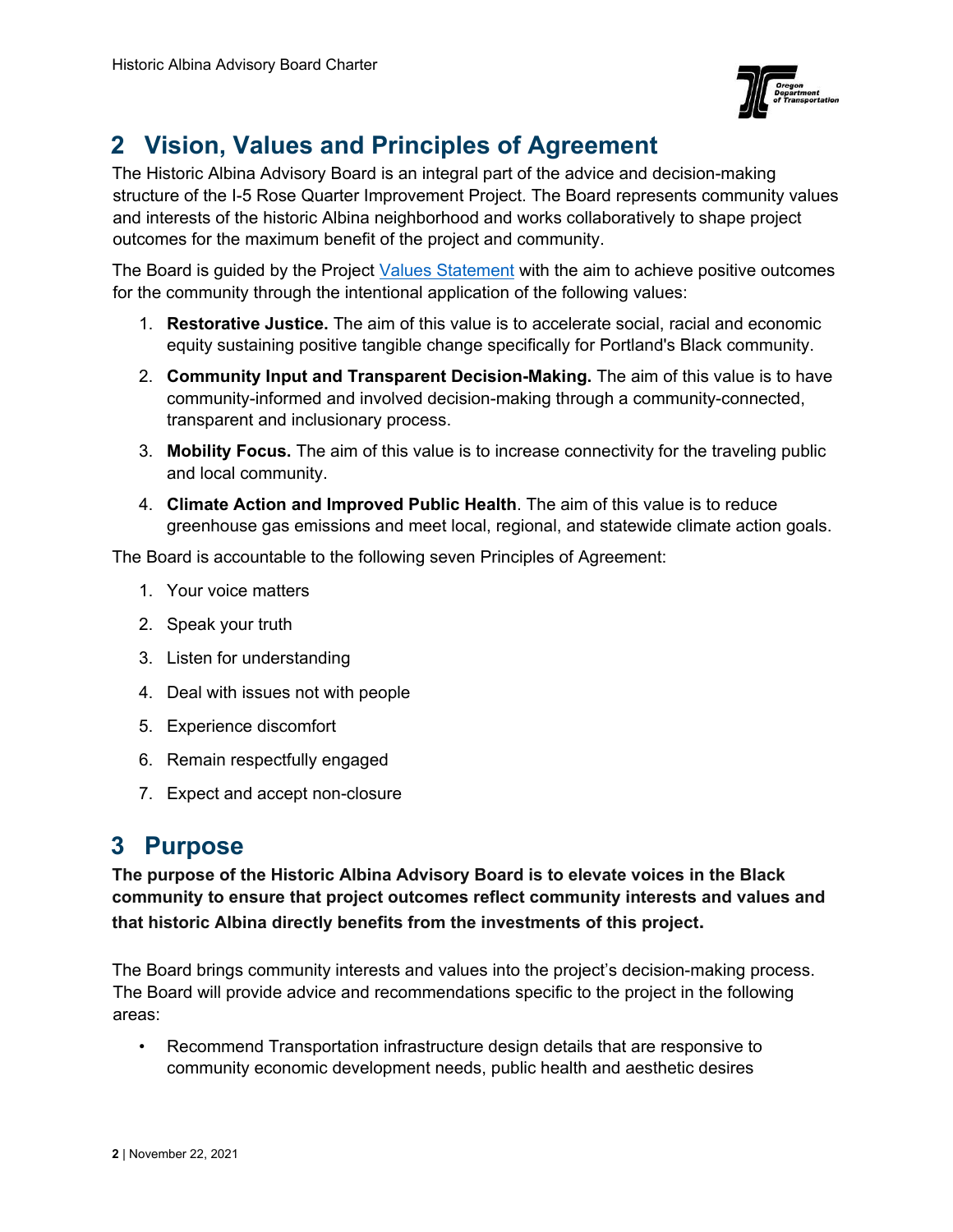

- Recommend urban design priorities and transportation system design details for the project, including local streets, transit, and paths to improve movements for people within and through the project area.
- Adopt project performance metrics to track, measure and evaluate project success based on defined values and outcomes, including informing the Project definition of restorative justice
- Recommend ways to minimize community impacts during construction
- Advise on equitable community engagement strategies
- Advise on elevated issues from the Community Oversight Advisory Committee, and elevate relevant issues to the Community Oversight Advisory Committee
- Inform and advise on how the project connects with other community efforts that can contribute to restorative justice in the Albina community

 In addition to the above items, the Board will receive regular informational briefings from ODOT about other issues including, but not limited to, the following:

- Highway cover governance and programming (process TBD by City of Portland)
- Structural design details of the highway cover
- Project funding and financing plan
- Project design and construction schedule

Operationally, Board members will review project information, discuss and deliberate, and provide interest- and value-based advice and recommendations directly to the ODOT Project Team and the Oregon Transportation Commission (OTC).

## **4 Membership**

 shape the membership of the Board. "Ties to historic Albina" may include growing up in the The Historic Albina Advisory Board members include Black and Brown Portlanders including those with ties to historic Albina. Members represent themselves and their communities. Board membership was recommended by the collective group of facilitators and consultants who support the project's committees. ODOT empowered these individuals, who themselves have deep connections with local communities of color and people with ties to historic Albina, to neighborhood or having a multigenerational presence, attending school there, or working or worshipping there.

Current Historic Albina Advisory Board members:

- 1. Dr. Ebony Amato\*\*
- 2. Sprinavasa Brown
- 3. Andrew Campbell\*
- 4. Andrew Clarke
- 5. Bryson Davis\*\*
- 6. Keith Edwards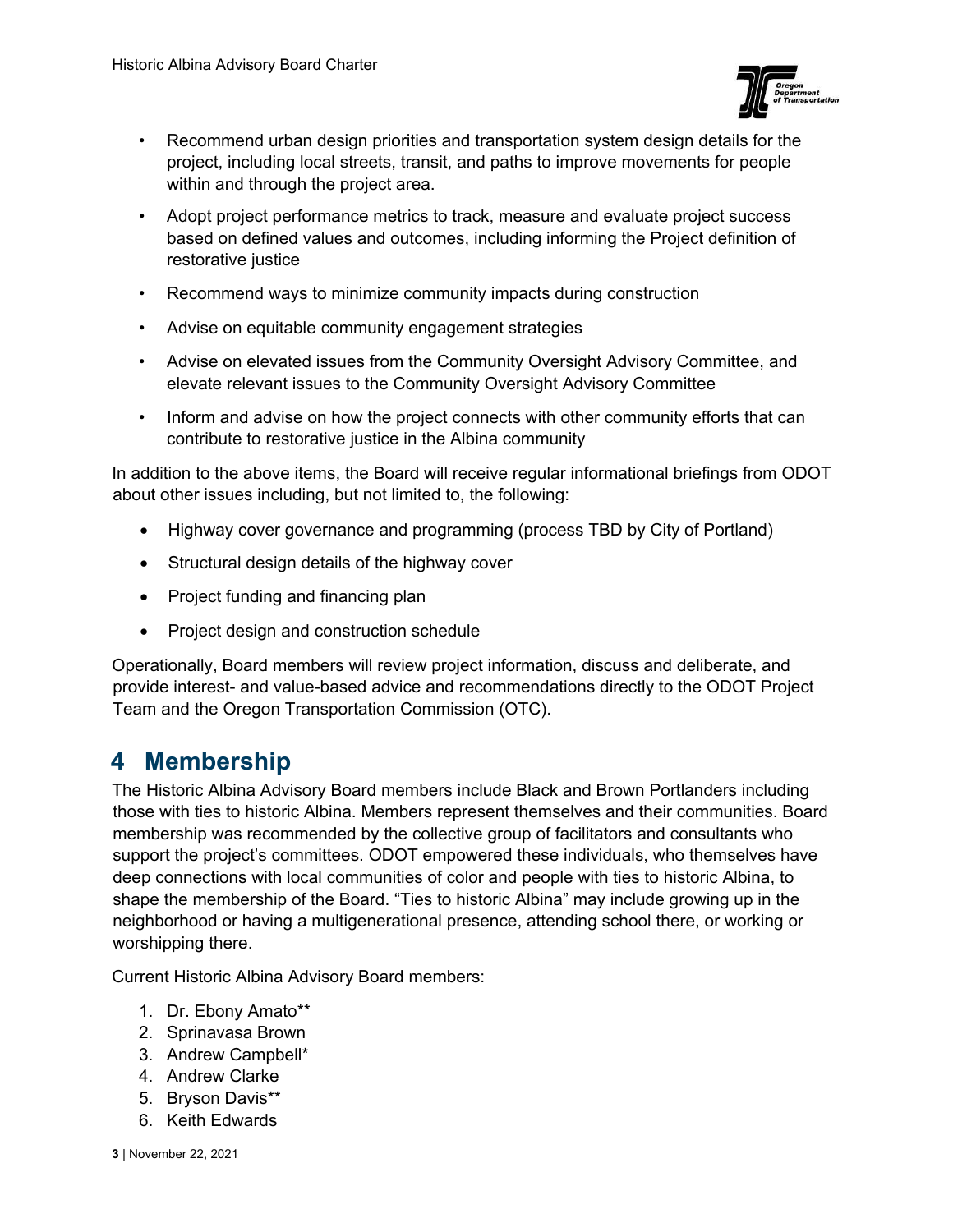

- 7. Sharon Gary-Smith
- 8. Leslie Goodlow
- 9. Estelle Love Lavespere
- 10. Kevin Modica
- 11. Dr. Carlos Richard
- 12. Carl Talton
- 13. John Washington\*

#### *\*Denotes members of the former Community Advisory Committee*

*\*\* Denotes members of the former Executive Steering Committee* 

 Any member wishing to withdraw from the Board should do so by informing the facilitator in writing. ODOT will fill any vacancies based on the needs of the Board. ODOT will consult with its committee facilitators and consultants regarding any Board vacancies and retains the final decision regarding selection of Board members.

## **5 Decision-Making and Accountability**

 written recommendations or memorandums that describe the range of the committee's The Historic Albina Advisory Board will strive for consensus decisions when possible, while recognizing that consensus may not always be achievable and with the understanding that consensus advice is more powerful to decision-makers and the community. The Board may use perspectives and considerations to convey formal advice and decisions. When called upon, Board members may participate and present at other Project-related meetings.

 these instances, the facilitator will work with the group to identify areas of agreement among There is no requirement for the Board to reach consensus for advice and decision-making. In Board members and will capture individual perspectives where agreement is not identified.

The Historic Albina Advisory Board members hold themselves accountable to each other and the process by:

- Valuing lived and professional experiences equally to shape committee discussion and dialogue.
- Preparing for, attending and actively participating in committee meetings.
- Asking questions and requesting additional information whenever anything is unclear or needs further clarification.
- Applying lessons and learnings gained through previous lived and professional experiences to current work.
- Speaking truth to power.

# **6 Roles and Responsibilities**

#### 6.1 Historic Albina Advisory Board

Members of the Board will:

• Schedule and attend regular one-on-one check-in meetings with the facilitator.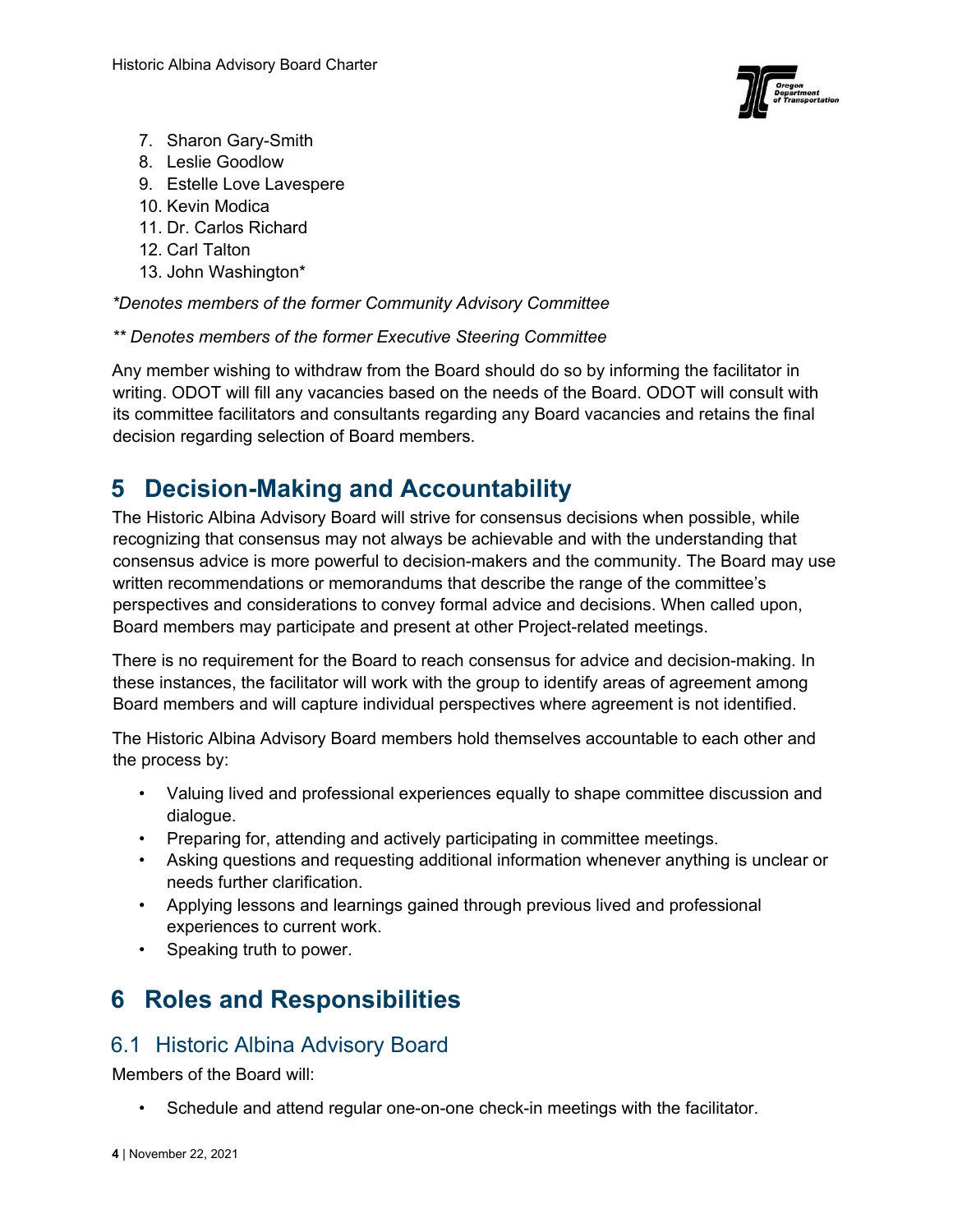

- Notify the facilitator in advance of any meeting they cannot attend. Alternates are not permitted.
- Read project information provided in advance of committee meetings.
- Attend meetings being prepared to discuss agenda topics and actively participate in discussions.
- Work collaboratively, actively, and respectfully with other members, other committees and the project team to find solutions.
- • Between meetings, provide information to and bring back input from the community, as meetings. needed, to ensure the broader community issues, concerns, or needs are raised during

#### 6.2 Project Leadership Team

The Project Leadership is responsible for successful delivery of the project in line with legislative requirements (House Bill 2017). Its members include ODOT and consultant project managers.

In addition to its other functions, the project team:

- Hosts Historic Albina Advisory Board meetings (online or in-person)
- Publicizes the meetings and solicits public comments
- Provides the agenda and meeting materials at least one week prior to each meeting
- Provides project updates at each meeting
- Documents each meeting
- Updates the project website about the Board's activities
- Provides feedback about how the Board's advice and decisions have influenced the project.

#### 6.3 Process Facilitation

ODOT provides the services of independent third-party strategic advisors and neutral facilitators to support the Board. They are members of the project team and support all committee members, maintain the integrity of the process, and facilitate communication about the process among members and other interested parties. The facilitators work collaboratively with the team members to prepare process designs, meeting agendas, Board communications, and pre-work materials, and with the Board members for preparing any draft and final products.

#### 6.4 Work Plan

The Project team maintains a work planning tool for the committee that meets the needs of the project, the community and ODOT. The tool guides agenda development and keeps the overall process on track. Requirements for project design and construction inform the work plan. The facilitator and Project team will work collaboratively with the Board to adjust the plan as needed.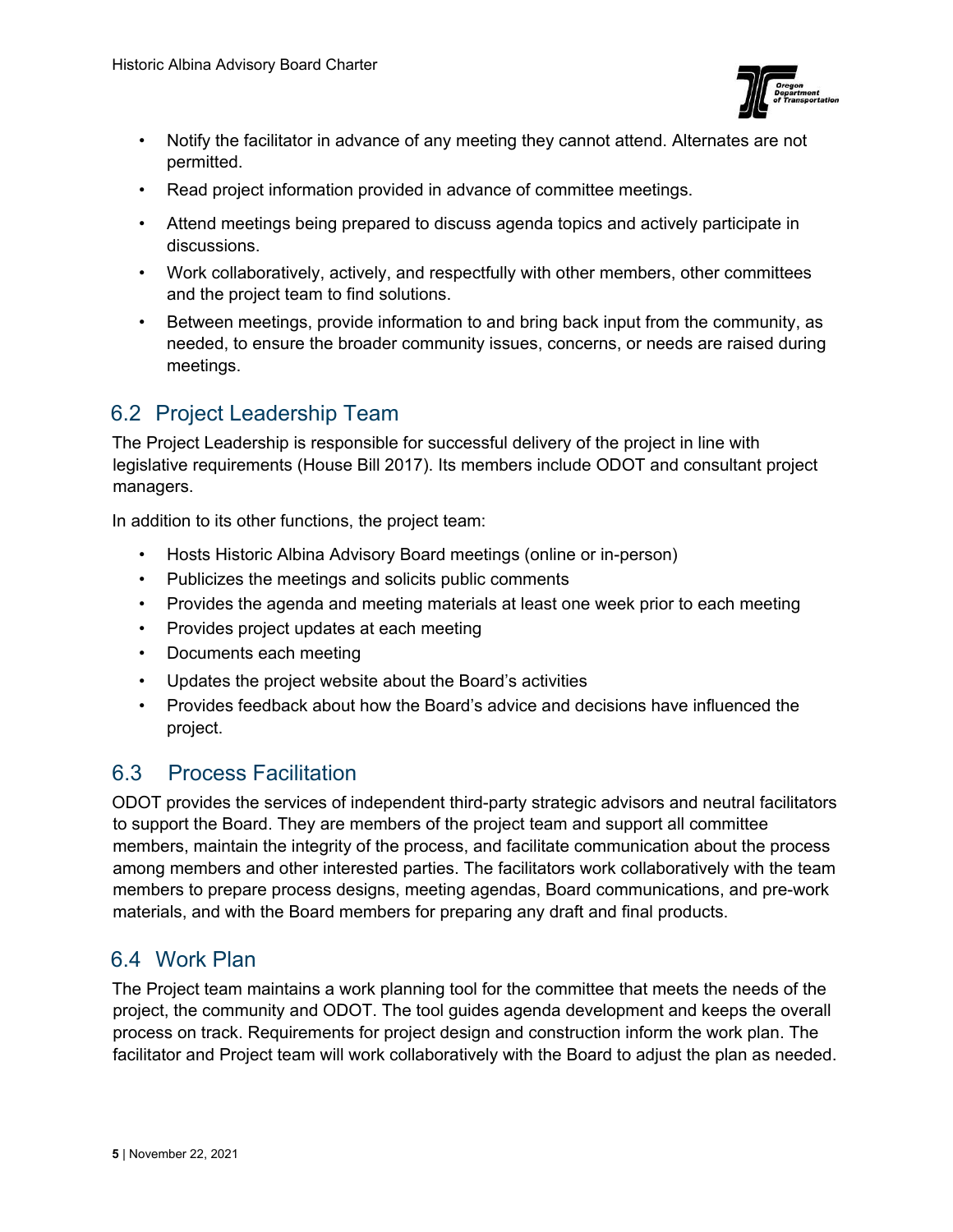

# **7 General Operating Procedures**

#### 7.1 Open Meetings and Public Comment

Anyone interested in this project is invited to observe meetings of the Historic Albina Advisory Board. Meetings include a brief public comment time, moderated by the facilitator, as part of each agenda. Meeting notification will be publicly available through the project website [\(www.i5rosequarter.org\)](www.i5rosequarter.org), ODOT GovDelivery notice, and notice to the I-5 Rose Quarter Improvement Project mailing list. The public may share comments by e-mail ([info@i5RoseQuarter.org](mailto:info@i5RoseQuarter.org)), phone (503-470-3127), or during the committee meeting. Comments received by 11:00 a.m. two business days before the meeting will be shared with the Board in advance. All written and voice recorded comments received will be added into the meeting record.

#### 7.2 Quorum

There is no quorum requirement. Those members present and active at each meeting have the authority and permission of the group to continue to work in the absence of others.

#### 7.3 Meeting Agenda

The meeting packet (agenda and any pre-reading material) is provided to Board members one week prior to each meeting. Meeting agendas are posted to the project website one week prior to each meeting for public information. Such posting does not prevent last-minute adjustments to the agenda based on emerging information.

#### 7.4 Meeting Dates and Location

 monthly on the third Tuesday starting at 4 PM. They will generally be scheduled for two to three Board meetings are hosted by the Project Management Team. Meetings will be scheduled hours depending on the agenda. Meetings will be held virtually on Zoom in response to Governor Kate Brown's directive to use social distancing measures to slow the spread of COVID-19 and reduce the risk of exposure to our communities. When safe to do so, and in consultation with members, Board meetings may be held in-person at meeting venues within the project area. Meeting locations will be ADA accessible.

HAAB meetings will be publicly noticed through [www.i5rosequarter.org a](http://www.i5rosequarter.org/)nd the project GovDelivery email list, at least seven days in advance of each meeting. Other notifications may include ODOT's social media platforms, e-alerts and news releases.

#### 7.5 Meeting Structure

 The meeting structure will depend upon the topic(s) under discussion, which are largely tied to with the COAC or work groups. Technical questions related to the topics under discussion at each meeting will be addressed as possible during the meeting, with any follow up actions the project's schedule and milestones. There may be instances where the Board meets jointly noted. The Project team will provide facilitation, administrative support, and project/program/policy expertise as appropriate for each meeting.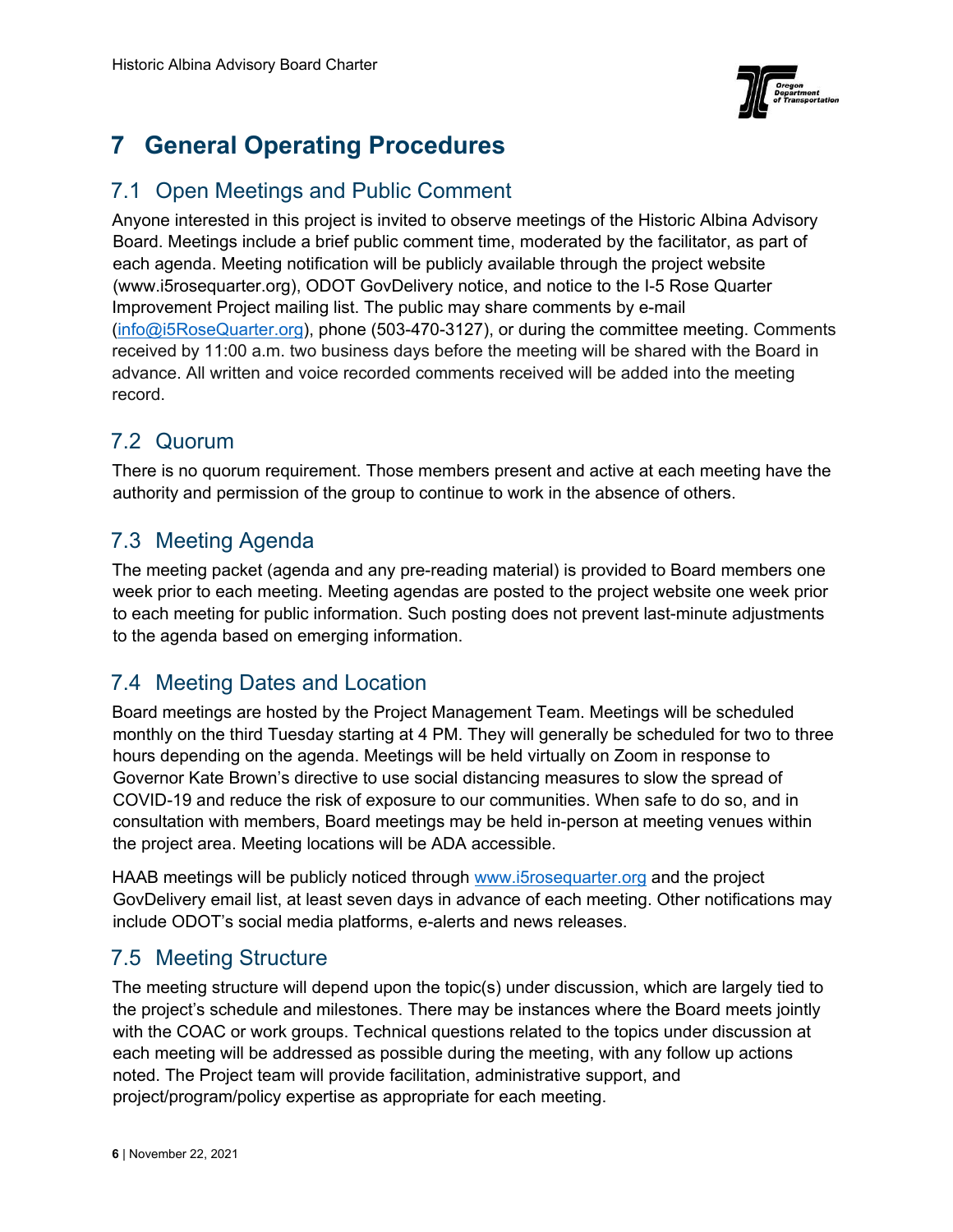

#### 7.6 Meeting Documentation

The Project team provides a written summary of each meeting, including key discussion points, action items, and any areas of agreement among members. Following its preliminary review by ODOT, the facilitator distributes a draft meeting summary to Board members, generally as part of the packet for the following meeting. Members have one week to provide comments on the draft summary, which are then declared final. The facilitator provides the final meeting summary to Board members and then it is posted online about one month following the meeting as a public document. The Project team also maintains a log of outstanding questions from the Board and provides responses as part of the agenda for each meeting.

### 7.7 Conflict of Interest

Board members agree to discuss and make recommendations only when they do not have an actual or potential conflict of interest. A "conflict of interest" is defined as:

*Any action or any decision or recommendation by a person acting in a capacity as a public official or media representative, the effect of which could be to the private monetary benefit or detriment of the person or the person's relative, or a business with which the person or the person's relative is associated.* 

Members agree that should such a conflict of interest arise, they will immediately notify the facilitator and abstain from Board recommendations on that agenda item.

## **8 Communications**

Open communication is essential to all Board deliberations and is encouraged through the following guidelines.

#### 8.1 Correspondence

 Members are encouraged to share opinions and ask questions during Board meetings to ensure full discussions with multiple viewpoints. Questions between meetings may be submitted to the facilitator and responses may be sent to the entire HAAB membership. Members recognize that all emails sent to ODOT related to this project are considered public records and may be made available upon an information request.

#### 8.2 Media Requests

The Communications Director for the ODOT Urban Mobility Office shall serve as the media spokesperson and provide official comments on behalf of the HAAB and project. Members will notify the facilitator of all media requests received and the facilitator will inform ODOT of the request. Members may speak with the media directly if they wish but should clarify that they are speaking as an individual only and not on behalf of the project or committee, nor should they characterize the points of view of other members.

#### 8.3 Photography and Recording

HAAB meetings are open to the public. Members may be video recorded, audio recorded, and/or photographed during the Board meetings. Zoom meetings are recorded and posted on